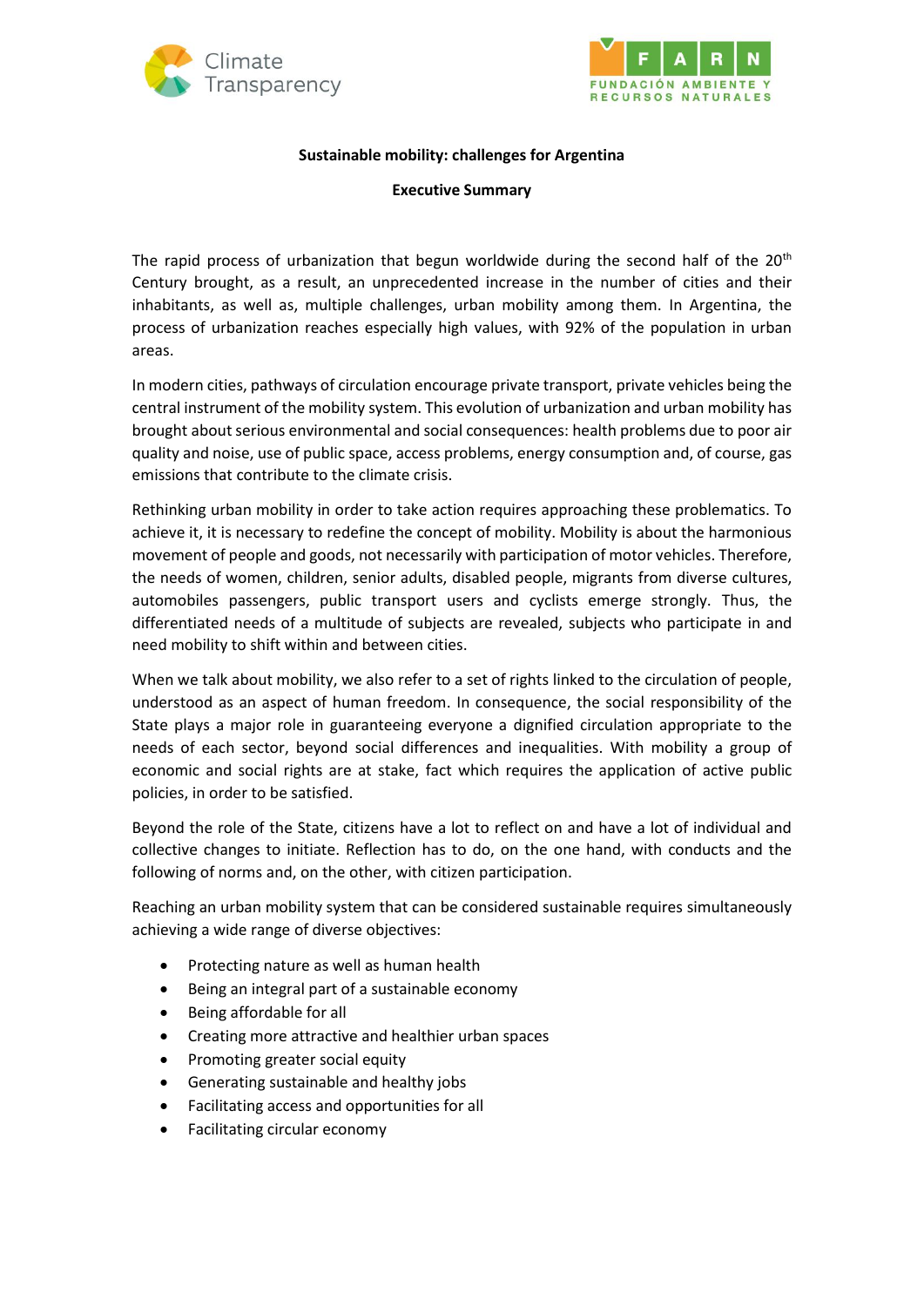



In Argentina, urban mobility faces a high concentration of population in several urban areas, of which the Metropolitan Area of Buenos Aires (AMBA for its acronym in Spanish) stands out greatly, with over a third of the country's population.

Policies aimed at the transport management are today framed within the National Action Plan for Transport and Climate Change, which represents a group of initiatives that Argentina envisions to contribute to GHG emission reduction. In order to do this, the Plan determines the strategy to be followed, the measures to be implemented and the concrete guidelines to reach the objectives.

However, it is not a matter of just looking at the GHG emissions. The transport sector in Argentina is the biggest final energy consumer in the country, with almost 31% of total primary energy in 2017. This energy is based on the consumption of oil derivates (gasoil, petrol and jet fuel), compressed natural gas and biofuels (biodiesel and bioethanol). The consumption of these fuels is directly linked to the GHG emissions of the sector, which represent almost 14% of total national GHG. Road transport, mainly trucks and private vehicles, represents over 90% of these emissions.

Besides energy and emissions, one of the most terrible impacts of a deficient transport system is the amount of accidents and other damages that it generates on human health. Argentina has a record in fatal accidents that should worry the authorities.

Considering that electromobility is a part of the measures within the National Action Plan for Transport and Climate Change, as part of this work, different scenarios have been elaborated which include, on the one hand, the modal change from car to bus and, on the other, different penetration levels of electromobility in Argentina's automotive park, with the aim of evaluating the impacts on energy consumption and GHG emissions.

Results show significative impacts in terms of energy consumption reduction and GHG emissions only when modal change is combined with high levels of electric vehicles penetration, accompanied by an energy matrix with high penetration of renewable energies.

These results open up other questions about the role of technologies and natural resource exploitation. Indeed, batteries in electric vehicles, with the current technology, require lithium for their fabrication. This mineral is found in salt pans in the Argentinian, Chilean and Bolivian Puna. Currently, with only two projects operating, Argentina is the third biggest lithium producer in the world, behind Australia and Chile, and there are several projects at operation and production, construction, feasibility and initial exploration stages.

All of this generates the need to discuss lithium use from a sustainable development perspective, analyzing its economic, environmental and social implications on an equal stance. Despite lithium being a very valuable resource because of its qualities, it is paramount not to make the mistake to concentrate all efforts on the development of a single resource or technology, which creates strong dependencies on a specific natural resource or technological development. Energy transition is necessary and unavoidable, but it is not just a technological matter. Humanity's consumption patterns need to be put up to discussion.